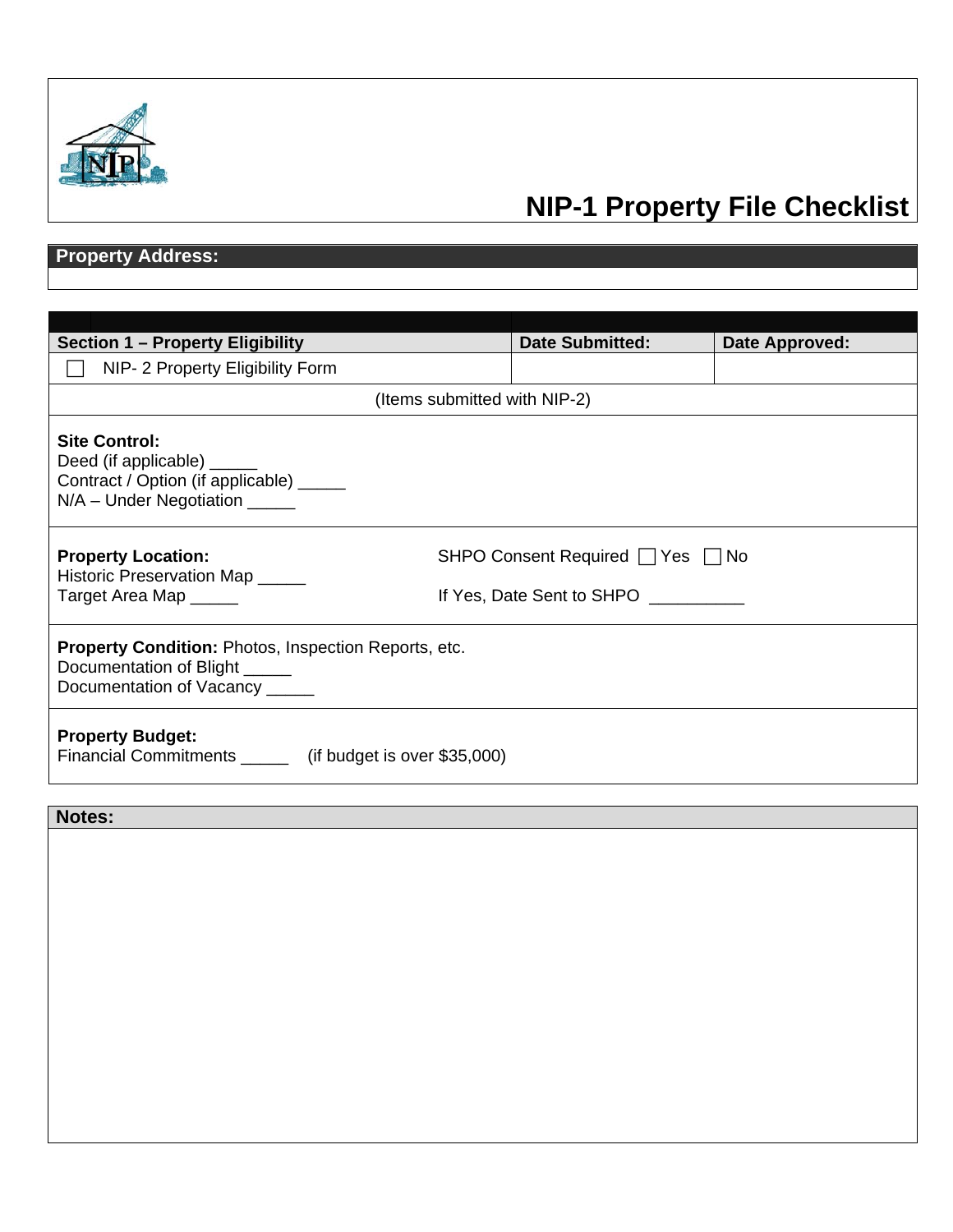| <b>Section 2 - Property Acquisition</b>                                                                                                                                                                                                                                                                                                                     | <b>Date Submitted:</b> | Date Approved: |
|-------------------------------------------------------------------------------------------------------------------------------------------------------------------------------------------------------------------------------------------------------------------------------------------------------------------------------------------------------------|------------------------|----------------|
| Pre-Acquisition - Purchase Price Approval Required<br>(check applicable items submitted)<br>Sales Contract<br>Tax Foreclosure or Forfeiture Documents<br>Documentation of Fair Market Value:<br>Appraisal<br>Most Recent Tax Assessment Value<br>Broker Opinion of Value _____<br><b>Other Valuation Method</b><br>NIP-9 Conflict of Interest Certification |                        |                |
| Post-Acquisition - Documentation of Partner<br>Ownership                                                                                                                                                                                                                                                                                                    |                        |                |
| Recorded Deed<br>Executed Copy of HUD-1                                                                                                                                                                                                                                                                                                                     |                        |                |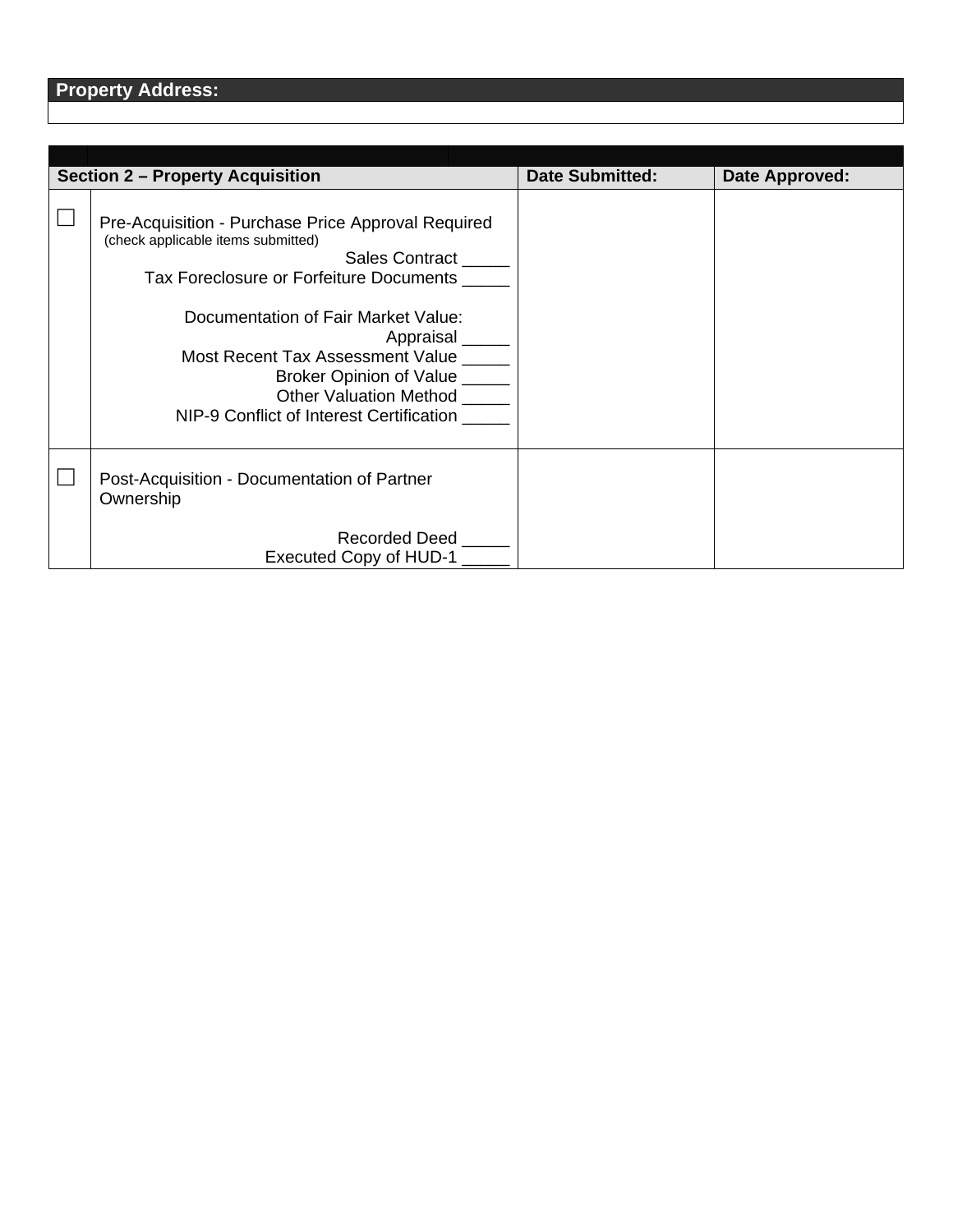| Section 3 – Loan Closing                                   | <b>Date Submitted:</b> | Date Closed: |
|------------------------------------------------------------|------------------------|--------------|
| NIP-3 Loan Closing Request Form                            |                        |              |
| Initial for preparation of Note and Mortgage               |                        |              |
| Initial for Assignment and Modification Agreement          |                        |              |
| Executed/Recorded NIP Note and Mortgage                    |                        |              |
| Executed/Recorded Assignment and Modification<br>Agreement |                        |              |
| Lien Release Documents                                     |                        |              |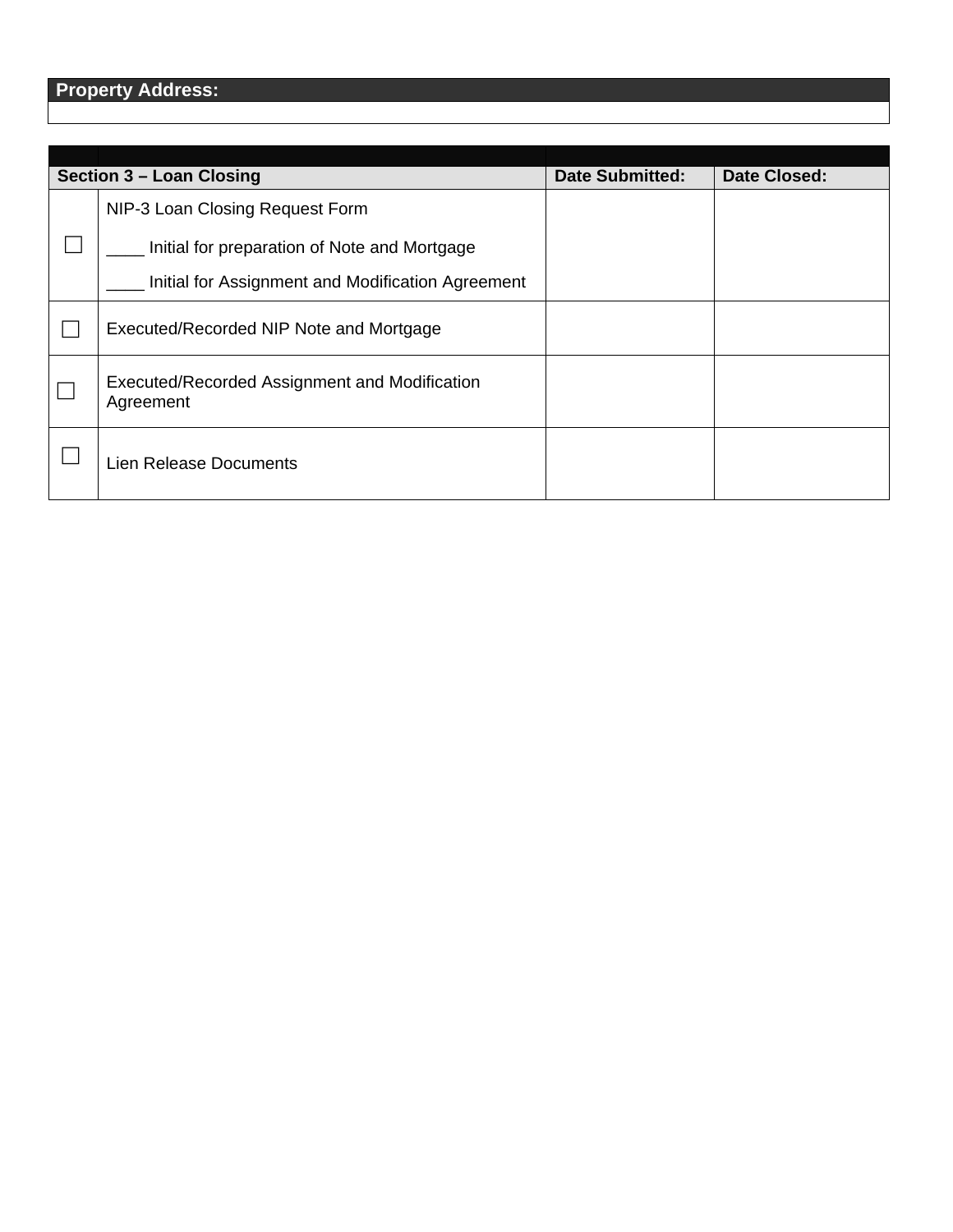|  | <b>Section 4 - Inspection Process</b>                                                                                                                                                                                                                                                       |                     |  |
|--|---------------------------------------------------------------------------------------------------------------------------------------------------------------------------------------------------------------------------------------------------------------------------------------------|---------------------|--|
|  | <b>INITIAL Inspection</b><br>NIP-6 Inspection Request Form                                                                                                                                                                                                                                  | Date Submitted:     |  |
|  | NIP-5 Independent Cost Analysis Form included with (if applicable)<br>Color Photo of the Front of the Property<br>Copies of Asbestos and/or Lead-Based Paint Evaluation Reports<br>Detailed description of any plans to recycle, donate, or sell any building components (if<br>applicable) | Approved/<br>Denied |  |
|  | Revised NIP-6 Inspection Request Form (for initial inspection)                                                                                                                                                                                                                              | Date Submitted:     |  |
|  |                                                                                                                                                                                                                                                                                             | Approved/<br>Denied |  |
|  | Documentation of Procurement (Copy of Advertisement for Bids, Bid Packages, and Bid<br>Tabulations)                                                                                                                                                                                         | Date Submitted:     |  |
|  | NIP-4 Identity of Interest Certification Form (if applicable)                                                                                                                                                                                                                               | Date Submitted:     |  |
|  | <b>DRAFT copy of Contract</b><br>Copy of Contract with NIP-14 Contract Submittal Form<br>Is contract DRAFT within 10% of approved work write-up? Y/N                                                                                                                                        | Date Submitted:     |  |
|  | Does the contract include the NIP-7 Contract Addendum? Y/N<br>NIP-8 Debarment Certification with SAMS website results                                                                                                                                                                       | Date Submitted:     |  |
|  | NIP-9 Conflict of Interest Certification Form                                                                                                                                                                                                                                               | Date Submitted:     |  |
|  | Copy of Contractor's License                                                                                                                                                                                                                                                                | Date Submitted:     |  |
|  | Documentation of Contractor's Hazard and Liability Insurance                                                                                                                                                                                                                                | Date Submitted:     |  |
|  | <b>EXECUTED copy of Contract</b>                                                                                                                                                                                                                                                            | Date Submitted:     |  |
|  | Copies of Contractor's Permits                                                                                                                                                                                                                                                              | Date Submitted:     |  |
|  | Change Order #1 (if applicable) with NIP-6 Inspection Request Form                                                                                                                                                                                                                          | Date Submitted:     |  |
|  | Is the Change Order Signed By the Owner and Contractor? Y/N                                                                                                                                                                                                                                 | Approved/<br>Denied |  |
|  | Change Order #2 (if applicable) with NIP-6 Inspection Request Form                                                                                                                                                                                                                          | Date Submitted:     |  |
|  | Is the Change Order Signed By the Owner and Contractor? Y/N                                                                                                                                                                                                                                 | Approved/<br>Denied |  |
|  | <b>FINAL Inspection</b><br>NIP-6 Inspection Request form with:                                                                                                                                                                                                                              | Date Submitted:     |  |
|  | Color Photos (Date Stamped) taken during Demolition and After Greening has been<br>completed. If applicable records of any sold, donated, or recycled building components.                                                                                                                  | Approved/<br>Denied |  |
|  | If Mobile Home, include disposal records.                                                                                                                                                                                                                                                   |                     |  |
|  |                                                                                                                                                                                                                                                                                             | Date Submitted:     |  |
|  | Asbestos Disposal Records (if applicable)                                                                                                                                                                                                                                                   | Approved/<br>Denied |  |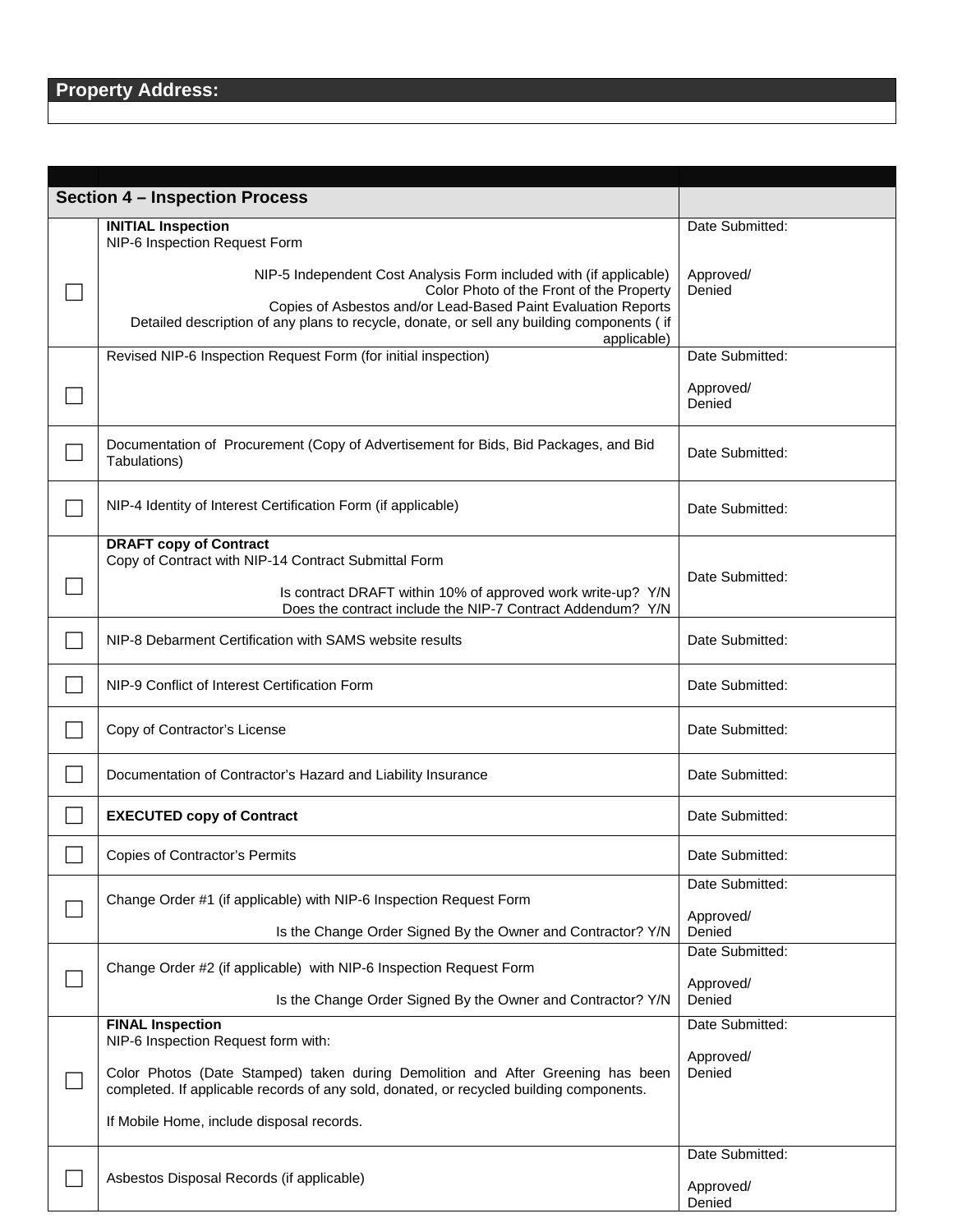| <b>Section 5 - Disbursement Request</b> | <b>Date Received:</b>      | <b>Amount Approved:</b> |
|-----------------------------------------|----------------------------|-------------------------|
| <b>Draw Request #1</b>                  |                            |                         |
| NIP-10 Disbursement Request Form        |                            |                         |
| <b>Applicable Draw Documentation</b>    |                            |                         |
| <b>Draw Request #2</b>                  |                            |                         |
| NIP-10 Disbursement Request Form        |                            |                         |
| <b>Applicable Draw Documentation</b>    |                            |                         |
|                                         | <b>Total Amount Drawn:</b> |                         |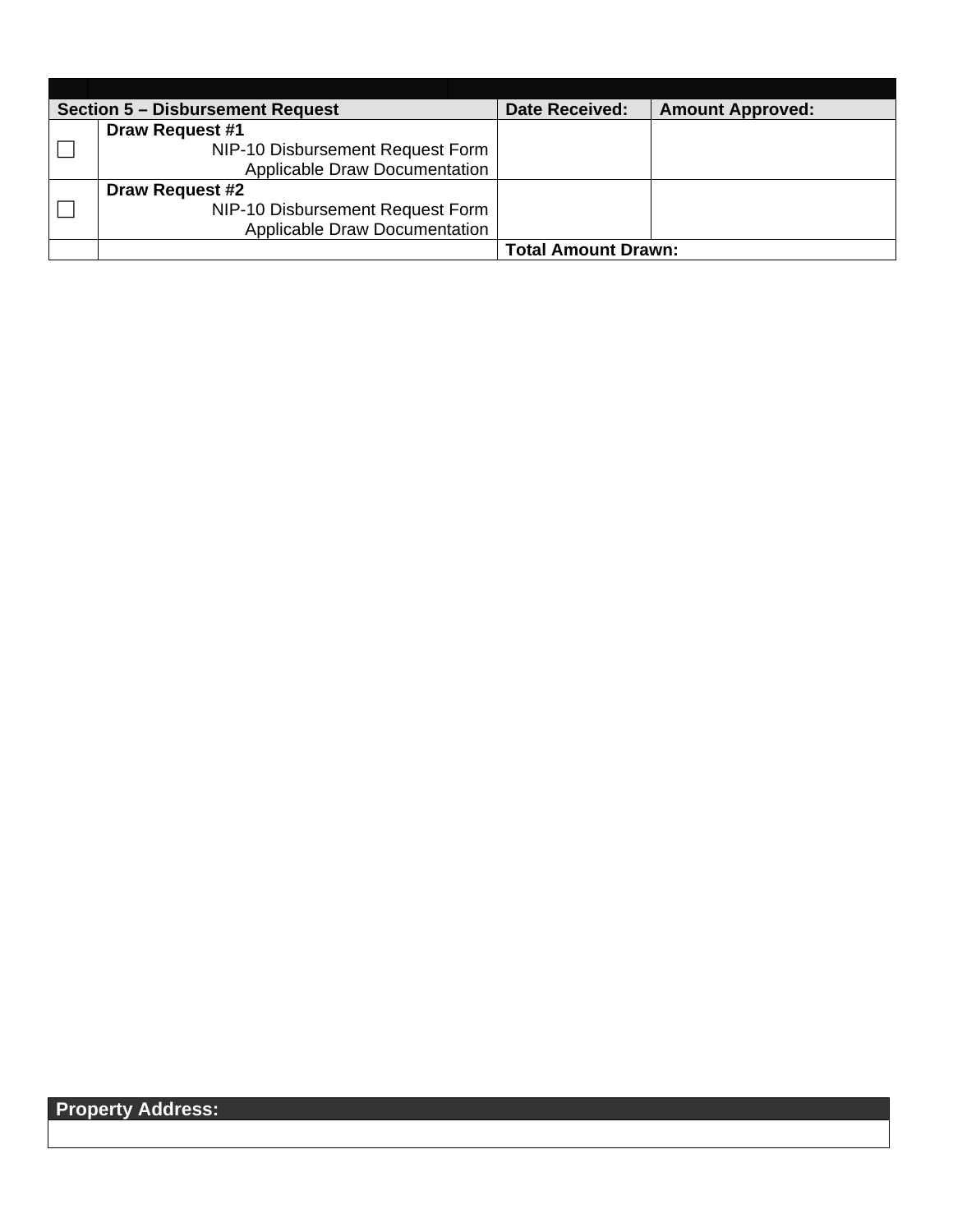| <b>Section 6 - Compliance Period</b> |                                            |  |
|--------------------------------------|--------------------------------------------|--|
|                                      | Maintenance Information:                   |  |
|                                      |                                            |  |
|                                      |                                            |  |
|                                      |                                            |  |
|                                      |                                            |  |
|                                      |                                            |  |
|                                      |                                            |  |
|                                      |                                            |  |
|                                      |                                            |  |
|                                      | Redevelopment Information (If Applicable): |  |
|                                      |                                            |  |
|                                      |                                            |  |
|                                      |                                            |  |
|                                      |                                            |  |
|                                      |                                            |  |
|                                      |                                            |  |
|                                      |                                            |  |
|                                      |                                            |  |